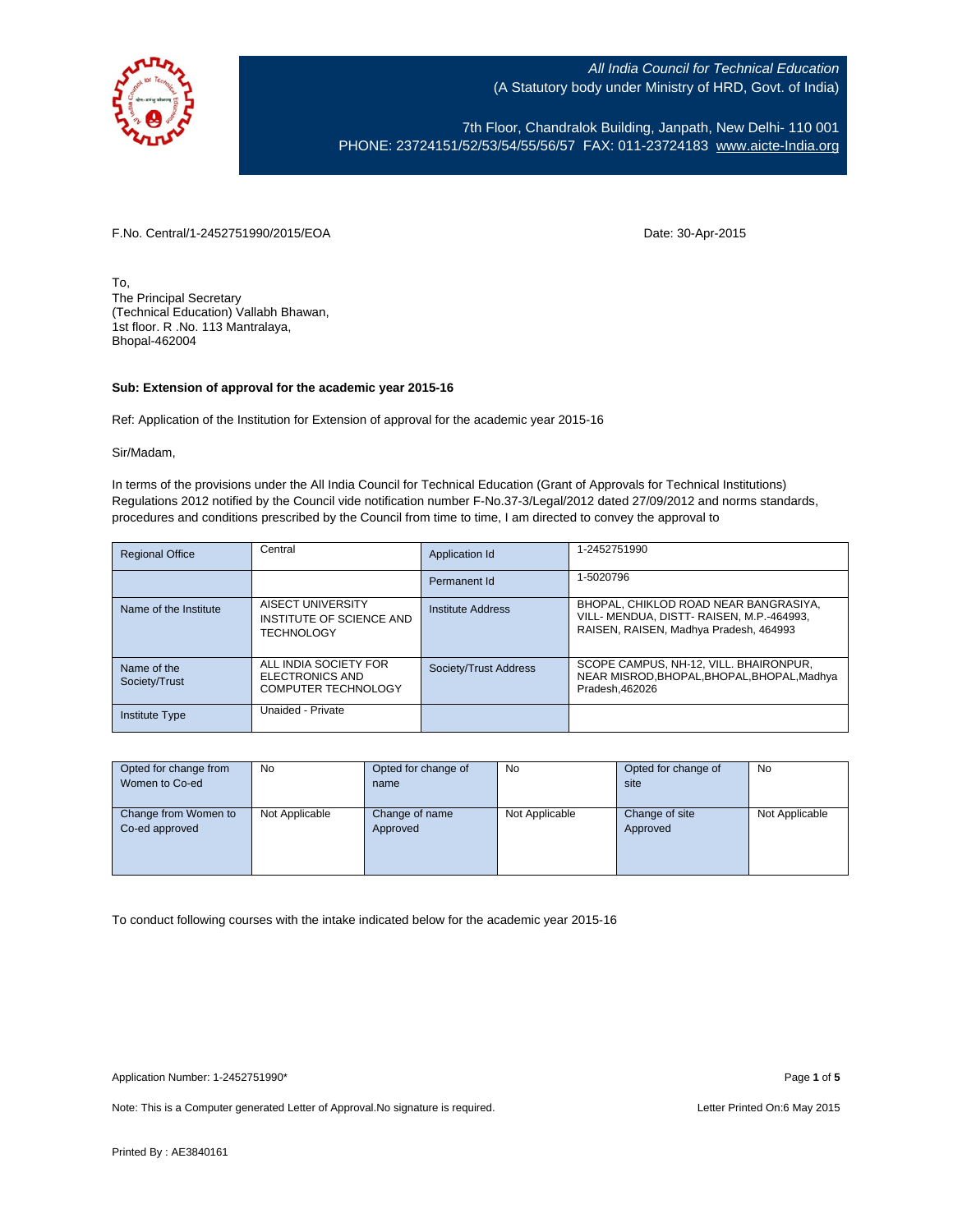

7th Floor, Chandralok Building, Janpath, New Delhi- 110 001 PHONE: 23724151/52/53/54/55/56/57 FAX: 011-23724183 [www.aicte-India.org](http://www.aicte-india.org/)

| Application Id: 1-2452751990                          |              | Course                                     |                                                                   | <b>Affiliating Body</b>    |                                                            |                 |                     |                     |                     |                                          |
|-------------------------------------------------------|--------------|--------------------------------------------|-------------------------------------------------------------------|----------------------------|------------------------------------------------------------|-----------------|---------------------|---------------------|---------------------|------------------------------------------|
| Program                                               | Shift        | Level                                      |                                                                   | Full/Part Time             |                                                            | Intake 2014-15  | Intake Approved for | NRI Approval status | PIO Approval status | Foreign Collaboration<br>Approval status |
|                                                       |              |                                            |                                                                   |                            |                                                            |                 | $15 - 16$           |                     |                     |                                          |
| <b>ENGINEERING</b><br><b>AND</b><br><b>TECHNOLOGY</b> | 1st<br>Shift | POST<br><b>GRADUA</b><br><b>TE</b>         | <b>CIVIL</b><br><b>ENGINEERING</b>                                | <b>FULL</b><br><b>TIME</b> | Rajiv Gandhi<br>Prodoyogiki<br>Vishwavidyalaya<br>, Bhopal | $\overline{24}$ | $\overline{24}$     | NA                  | NA                  | <b>NA</b>                                |
| <b>ENGINEERING</b><br><b>AND</b><br><b>TECHNOLOGY</b> | 1st<br>Shift | POST<br><b>GRADUA</b><br><b>TE</b>         | <b>COMPUTER</b><br><b>SCIENCE AND</b><br><b>ENGINEERING</b>       | <b>FULL</b><br><b>TIME</b> | Rajiv Gandhi<br>Prodoyogiki<br>Vishwavidyalaya<br>, Bhopal | 18              | 18                  | <b>NA</b>           | NA                  | <b>NA</b>                                |
| <b>ENGINEERING</b><br><b>AND</b><br><b>TECHNOLOGY</b> | 1st<br>Shift | POST<br><b>GRADUA</b><br>TE                | POWER SYSTEMS                                                     | <b>FULL</b><br><b>TIME</b> | <b>AISECT</b><br>UNIVERSITY, B<br><b>HOPAL</b>             | 24              | 24                  | <b>NA</b>           | <b>NA</b>           | <b>NA</b>                                |
| <b>ENGINEERING</b><br><b>AND</b><br><b>TECHNOLOGY</b> | 1st<br>Shift | POST<br><b>GRADUA</b><br>TE                | <b>PRODUCTION</b><br><b>ENGINEERING</b>                           | <b>FULL</b><br><b>TIME</b> | <b>AISECT</b><br>UNIVERSITY, B<br><b>HOPAL</b>             | $\overline{24}$ | 24                  | <b>NA</b>           | NA                  | <b>NA</b>                                |
| <b>ENGINEERING</b><br><b>AND</b><br><b>TECHNOLOGY</b> | 1st<br>Shift | POST<br><b>GRADUA</b><br>TE                | <b>THERMAL</b><br><b>ENGINEERING</b>                              | <b>FULL</b><br><b>TIME</b> | Rajiv Gandhi<br>Prodoyogiki<br>Vishwavidyalaya<br>, Bhopal | $\overline{24}$ | $\overline{24}$     | NA                  | NA                  | <b>NA</b>                                |
| <b>ENGINEERING</b><br><b>AND</b><br><b>TECHNOLOGY</b> | 1st<br>Shift | POST<br><b>GRADUA</b><br><b>TE</b>         | <b>VLSI</b>                                                       | <b>FULL</b><br><b>TIME</b> | AISECT<br>UNIVERSITY, B<br><b>HOPAL</b>                    | $\overline{24}$ | $\overline{24}$     | NA                  | NA                  | <b>NA</b>                                |
| <b>ENGINEERING</b><br><b>AND</b><br><b>TECHNOLOGY</b> | 1st<br>Shift | <b>POST</b><br><b>GRADUA</b><br><b>TE</b>  | <b>WIRELESS AND</b><br><b>MOBILE</b><br><b>COMMUNICATION</b><br>S | <b>FULL</b><br><b>TIME</b> | <b>AISECT</b><br>UNIVERSITY, B<br><b>HOPAL</b>             | $\overline{24}$ | $\overline{24}$     | NA                  | <b>NA</b>           | NA                                       |
| <b>ENGINEERING</b><br><b>AND</b><br><b>TECHNOLOGY</b> | 1st<br>Shift | <b>UNDER</b><br><b>GRADUA</b><br><b>TE</b> | <b>CIVIL</b><br><b>ENGINEERING</b>                                | <b>FULL</b><br><b>TIME</b> | Rajiv Gandhi<br>Prodoyogiki<br>Vishwavidyalaya<br>, Bhopal | 60              | 60                  | NA                  | NA                  | <b>NA</b>                                |

Application Number: 1-2452751990\* Page **2** of **5**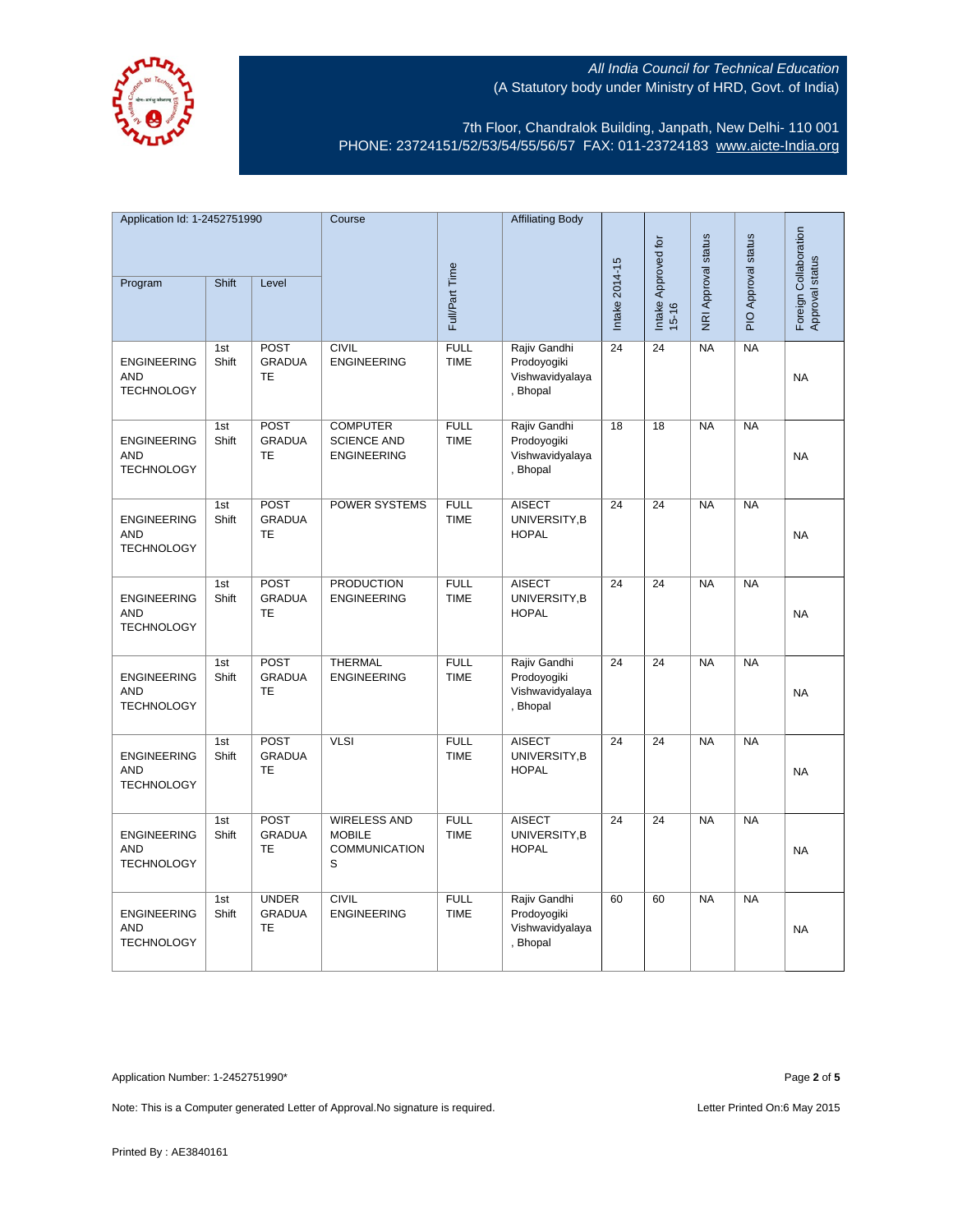

7th Floor, Chandralok Building, Janpath, New Delhi- 110 001 PHONE: 23724151/52/53/54/55/56/57 FAX: 011-23724183 [www.aicte-India.org](http://www.aicte-india.org/)

| Application Id: 1-2452751990                          |              |                                            | Course                                                            |                            | <b>Affiliating Body</b>                                    |                |                                  |                     |                     |                                          |
|-------------------------------------------------------|--------------|--------------------------------------------|-------------------------------------------------------------------|----------------------------|------------------------------------------------------------|----------------|----------------------------------|---------------------|---------------------|------------------------------------------|
| Program                                               | <b>Shift</b> | Level                                      |                                                                   | Full/Part Time             |                                                            | Intake 2014-15 | Intake Approved for<br>$15 - 16$ | NRI Approval status | PIO Approval status | Foreign Collaboration<br>Approval status |
| <b>ENGINEERING</b><br><b>AND</b><br><b>TECHNOLOGY</b> | 1st<br>Shift | <b>UNDER</b><br><b>GRADUA</b><br>TE        | <b>COMPUTER</b><br><b>SCIENCE AND</b><br><b>ENGINEERING</b>       | <b>FULL</b><br><b>TIME</b> | Rajiv Gandhi<br>Prodoyogiki<br>Vishwavidyalaya<br>, Bhopal | 60             | 60                               | <b>NA</b>           | <b>NA</b>           | <b>NA</b>                                |
| <b>ENGINEERING</b><br><b>AND</b><br><b>TECHNOLOGY</b> | 1st<br>Shift | <b>UNDER</b><br><b>GRADUA</b><br>TE        | ELECTRICAL AND<br><b>ELECTRONICS</b><br><b>ENGINEERING</b>        | <b>FULL</b><br><b>TIME</b> | Rajiv Gandhi<br>Prodoyogiki<br>Vishwavidyalaya<br>, Bhopal | 60             | 60                               | <b>NA</b>           | NA                  | <b>NA</b>                                |
| <b>ENGINEERING</b><br><b>AND</b><br><b>TECHNOLOGY</b> | 1st<br>Shift | <b>UNDER</b><br><b>GRADUA</b><br><b>TE</b> | <b>ELECTRONICS &amp;</b><br><b>COMMUNICATION</b><br><b>ENGG</b>   | <b>FULL</b><br><b>TIME</b> | Rajiv Gandhi<br>Prodoyogiki<br>Vishwavidyalaya<br>, Bhopal | 60             | 60                               | NA                  | NA                  | <b>NA</b>                                |
| <b>ENGINEERING</b><br><b>AND</b><br><b>TECHNOLOGY</b> | 1st<br>Shift | <b>UNDER</b><br><b>GRADUA</b><br><b>TE</b> | <b>INFORMATION</b><br><b>TECHNOLOGY</b>                           | <b>FULL</b><br><b>TIME</b> | Rajiv Gandhi<br>Prodoyogiki<br>Vishwavidyalaya<br>, Bhopal | 60             | 60                               | NA                  | NA                  | <b>NA</b>                                |
| <b>ENGINEERING</b><br><b>AND</b><br><b>TECHNOLOGY</b> | 1st<br>Shift | <b>UNDER</b><br><b>GRADUA</b><br>TE        | <b>MECHANICAL</b><br><b>ENGINEERING</b>                           | <b>FULL</b><br><b>TIME</b> | Rajiv Gandhi<br>Prodoyogiki<br>Vishwavidyalaya<br>, Bhopal | 60             | 60                               | <b>NA</b>           | NA                  | <b>NA</b>                                |
| <b>ENGINEERING</b><br><b>AND</b><br><b>TECHNOLOGY</b> | 2nd<br>Shift | <b>DIPLOMA</b>                             | <b>CIVIL</b><br><b>ENGINEERING</b>                                | <b>FULL</b><br><b>TIME</b> | Rajiv Gandhi<br>Prodoyogiki<br>Vishwavidyalaya<br>, Bhopal | 60             | 60                               | <b>NA</b>           | <b>NA</b>           | <b>NA</b>                                |
| <b>ENGINEERING</b><br><b>AND</b><br><b>TECHNOLOGY</b> | 2nd<br>Shift | <b>DIPLOMA</b>                             | <b>ELECTRICAL AND</b><br><b>ELECTRONICS</b><br><b>ENGINEERING</b> | <b>FULL</b><br><b>TIME</b> | <b>AISECT</b><br>UNIVERSITY, B<br><b>HOPAL</b>             | 60             | 60                               | <b>NA</b>           | <b>NA</b>           | <b>NA</b>                                |
| <b>ENGINEERING</b><br><b>AND</b><br><b>TECHNOLOGY</b> | 2nd<br>Shift | <b>DIPLOMA</b>                             | <b>MECHANICAL</b><br><b>ENGINEERING</b>                           | <b>FULL</b><br><b>TIME</b> | Rajiv Gandhi<br>Prodoyogiki<br>Vishwavidyalaya<br>, Bhopal | 60             | 60                               | NA                  | NA                  | <b>NA</b>                                |

Application Number: 1-2452751990\* Page **3** of **5**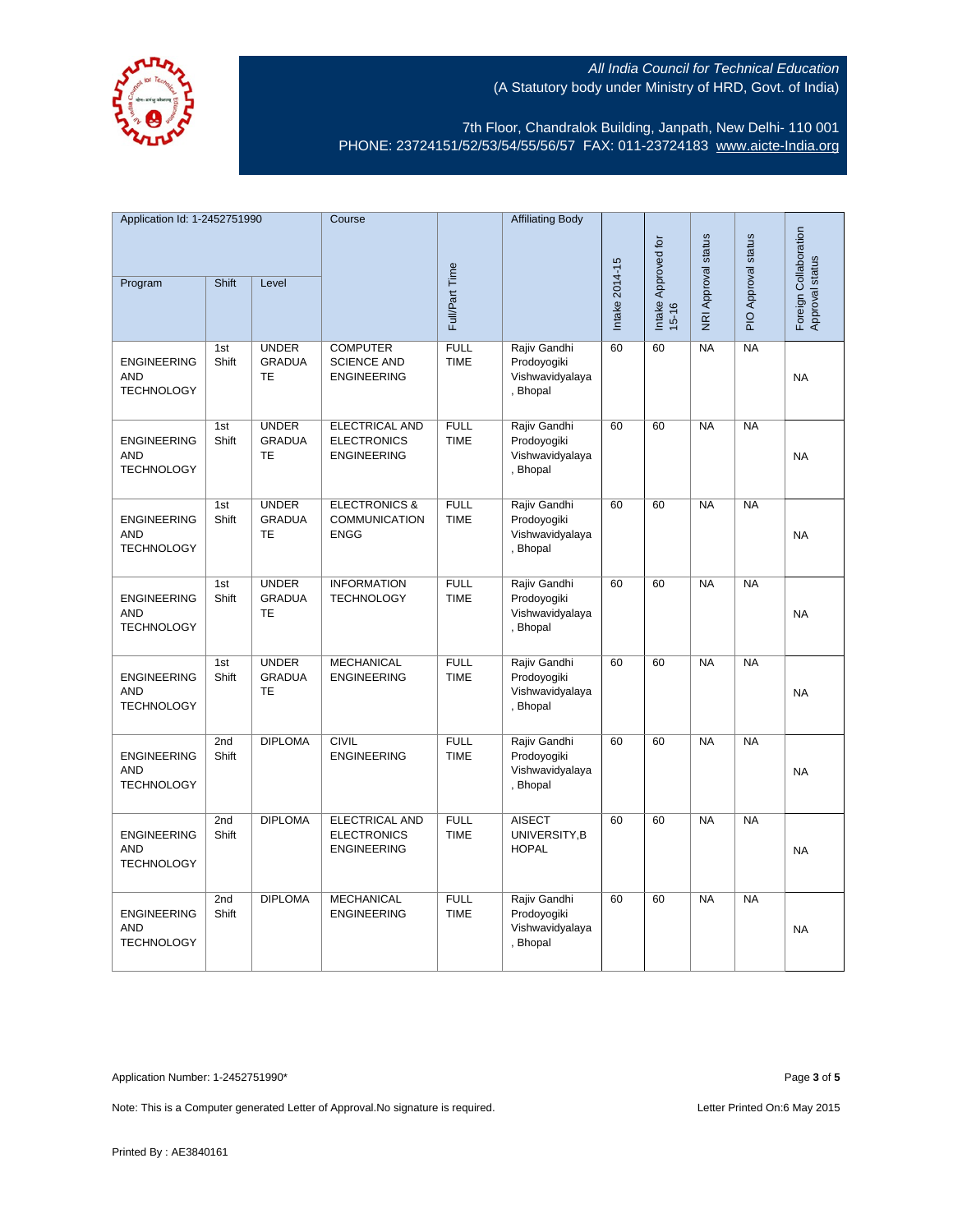

7th Floor, Chandralok Building, Janpath, New Delhi- 110 001 PHONE: 23724151/52/53/54/55/56/57 FAX: 011-23724183 [www.aicte-India.org](http://www.aicte-india.org/)

| Application Id: 1-2452751990<br>Program | <b>Shift</b> | Level                       | Course                                                        | Time<br><b>Full/Part</b>   | <b>Affiliating Body</b>                        | S<br>$\overline{\phantom{0}}$<br>2014<br>Intake | 흐<br>g<br>Approve<br>Intake<br>$\frac{6}{2}$<br>$\frac{1}{2}$ | status<br>Approval<br>$\overline{g}$ | status<br>Approval<br>$rac{O}{4}$ | Collaboration<br>status<br>त्त<br>Foreign<br>Approva |
|-----------------------------------------|--------------|-----------------------------|---------------------------------------------------------------|----------------------------|------------------------------------------------|-------------------------------------------------|---------------------------------------------------------------|--------------------------------------|-----------------------------------|------------------------------------------------------|
| <b>MANAGEMEN</b>                        | 1st<br>Shift | <b>POST</b><br>GRADUA<br>TE | <b>MASTERS IN</b><br><b>BUSINESS</b><br><b>ADMINISTRATION</b> | <b>FULL</b><br><b>TIME</b> | <b>AISECT</b><br>UNIVERSITY, B<br><b>HOPAL</b> | 60                                              | 60                                                            | <b>NA</b>                            | <b>NA</b>                         | <b>NA</b>                                            |

Note: Validity of the course details may be verified at www.aicte-india.org>departments>approvals

The above mentioned approval is subject to the condition that AISECT UNIVERSITY INSTITUTE OF SCIENCE AND TECHNOLOGY shall follow and adhere to the Regulations, guidelines and directions issued by AICTE from time to time and the undertaking / affidavit given by the institution along with the application submitted by the institution on portal.

In case of any differences in content in this Computer generated Extension of Approval Letter, the content/information as approved by the Executive Council / General Council as available on the record of AICTE shall be final and binding.

Strict compliance of Anti-Ragging Regulation:- Approval is subject to strict compliance of provisions made in AICTE Regulation notified vide F. No. 37-3/Legal/AICTE/2009 dated July 1, 2009 for Prevention and Prohibition of Ragging in Technical Institutions. In case Institution fails to take adequate steps to Prevent Ragging or fails to act in accordance with AICTE Regulation or fails to punish perpetrators or incidents of Ragging, it will be liable to take any action as defined under clause 9(4) of the said Regulation.

> **Dr. Avinash S Pant Actg Chairman, AICTE**

Copy to:

- **1. The Regional Officer,** All India Council for Technical Education Tagore Hostel-2, Shamla Hills Bhopal-462 002, Madhya Pradesh
- **2. The Director Of Technical Education,** Madhya Pradesh

Application Number: 1-2452751990\* Page **4** of **5**

Note: This is a Computer generated Letter of Approval.No signature is required. Letter Printed On:6 May 2015